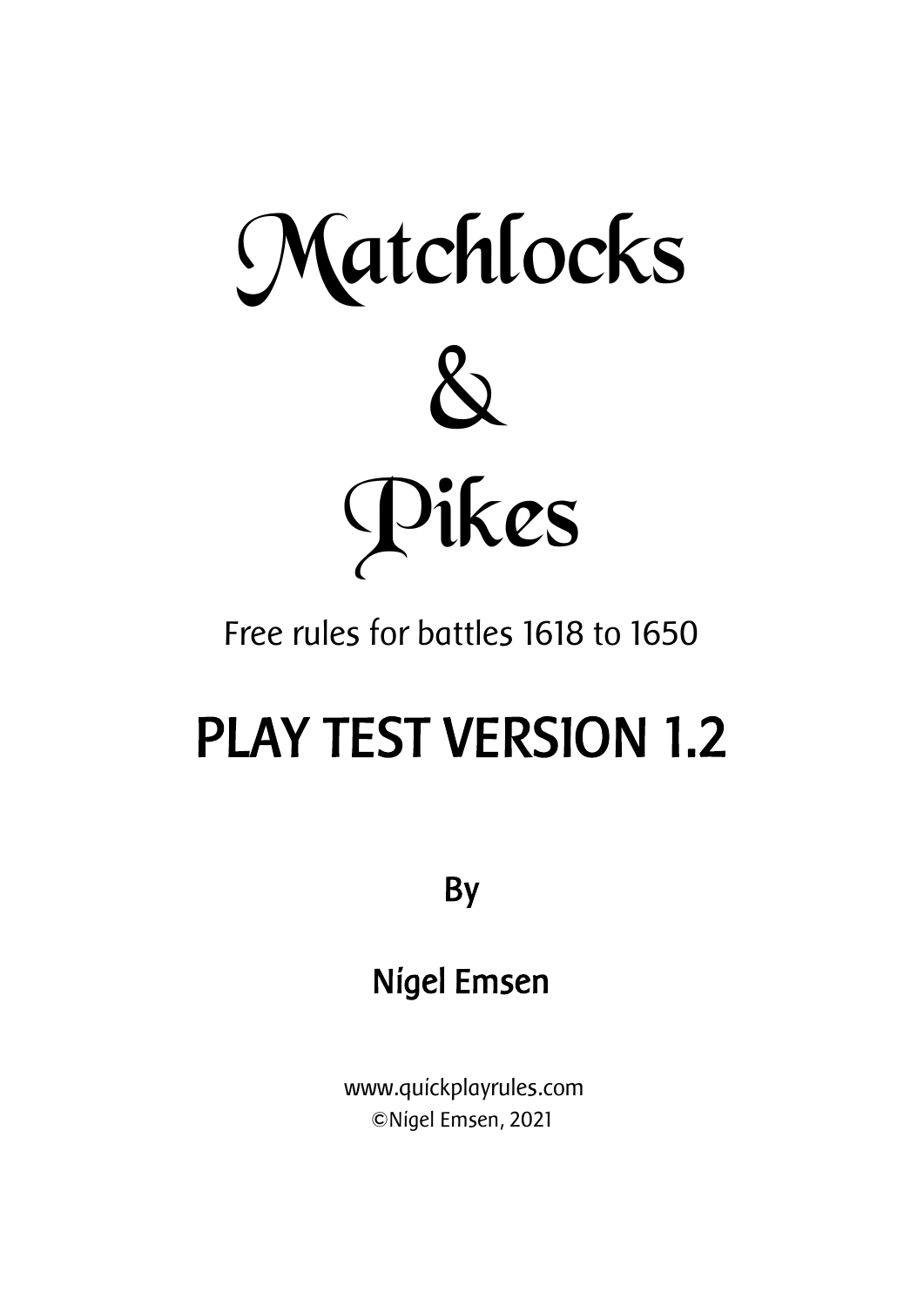### Contents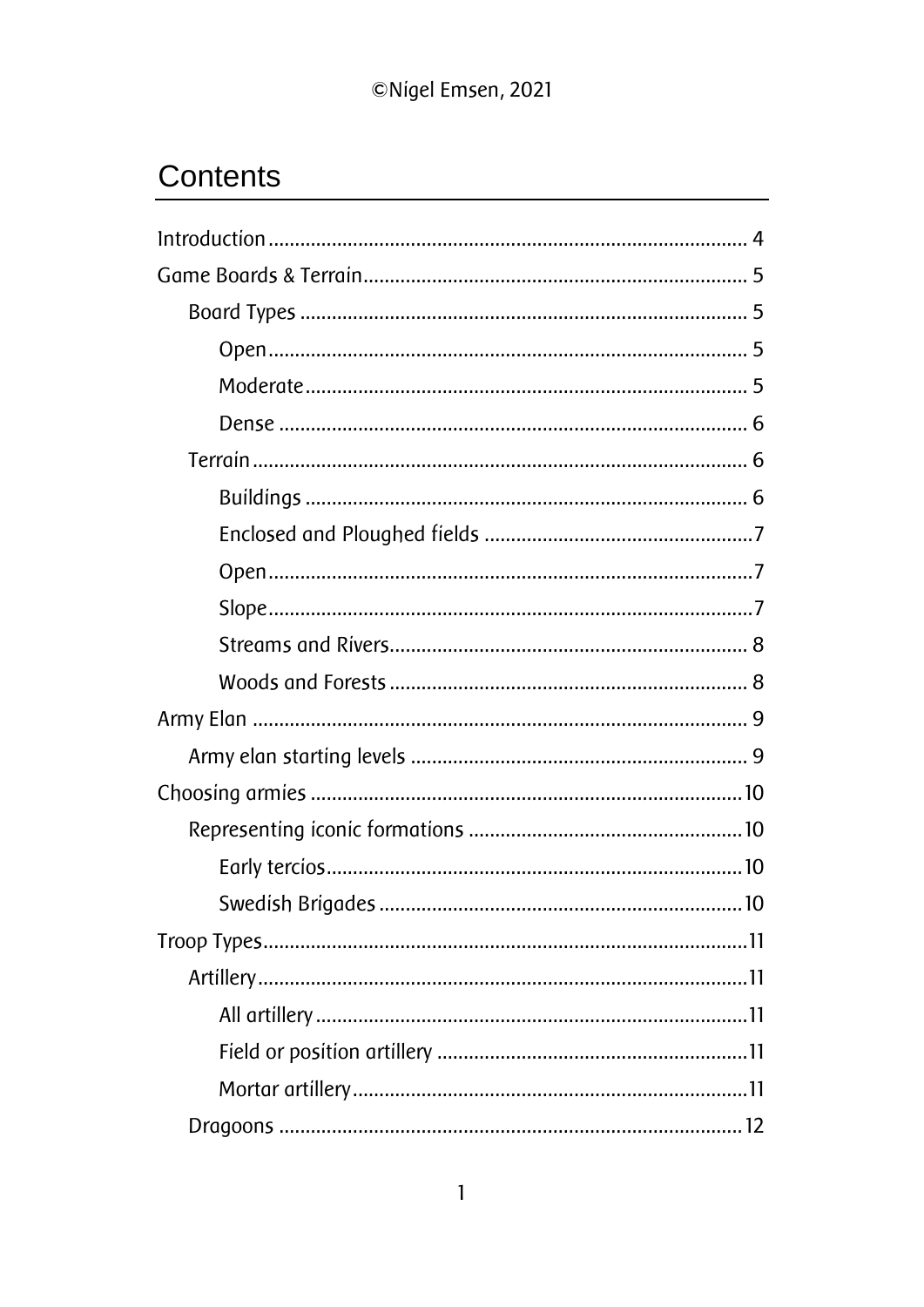#### Matchlock & Pikes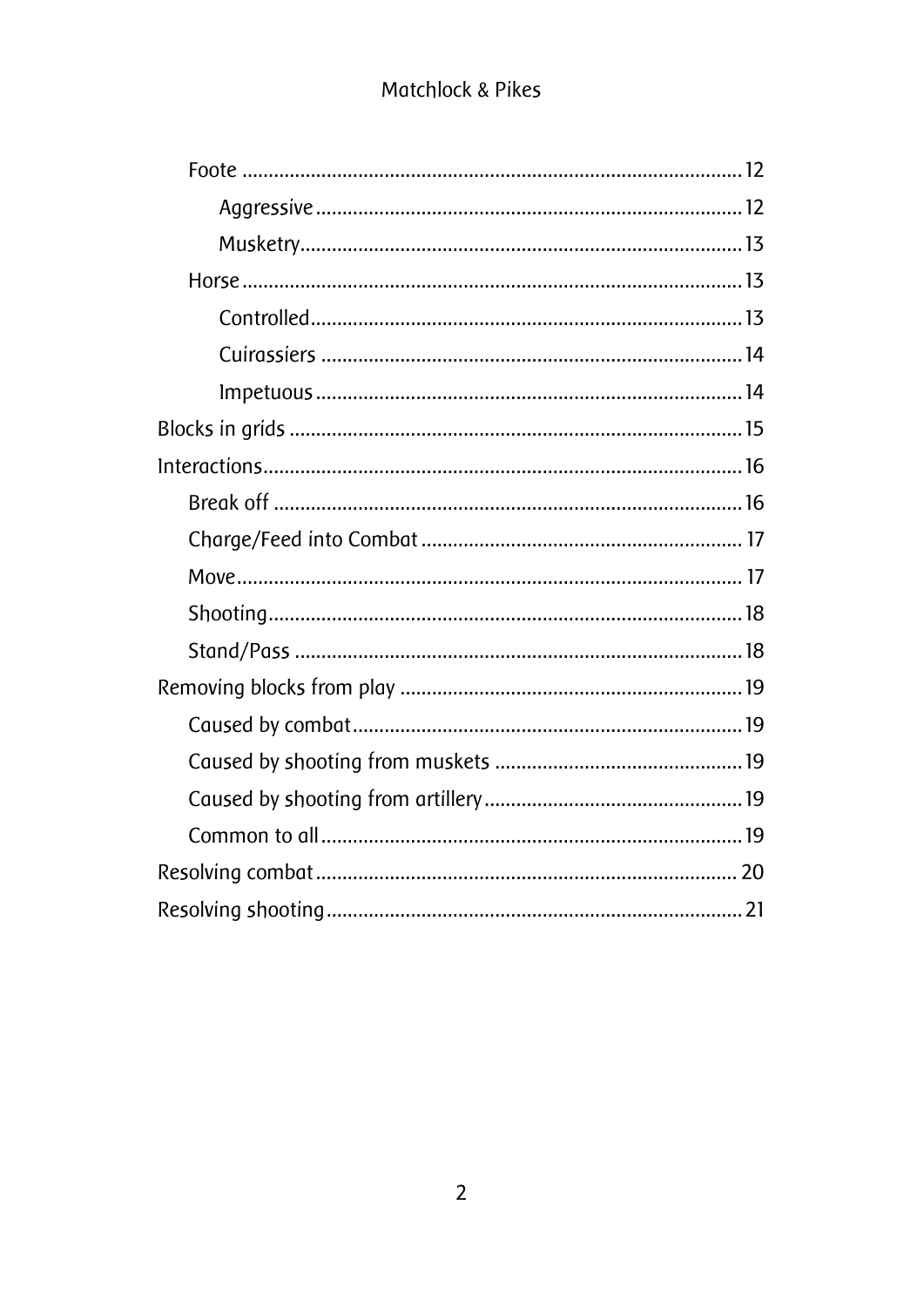| Deployment is done in the following sequence  24 |  |
|--------------------------------------------------|--|
|                                                  |  |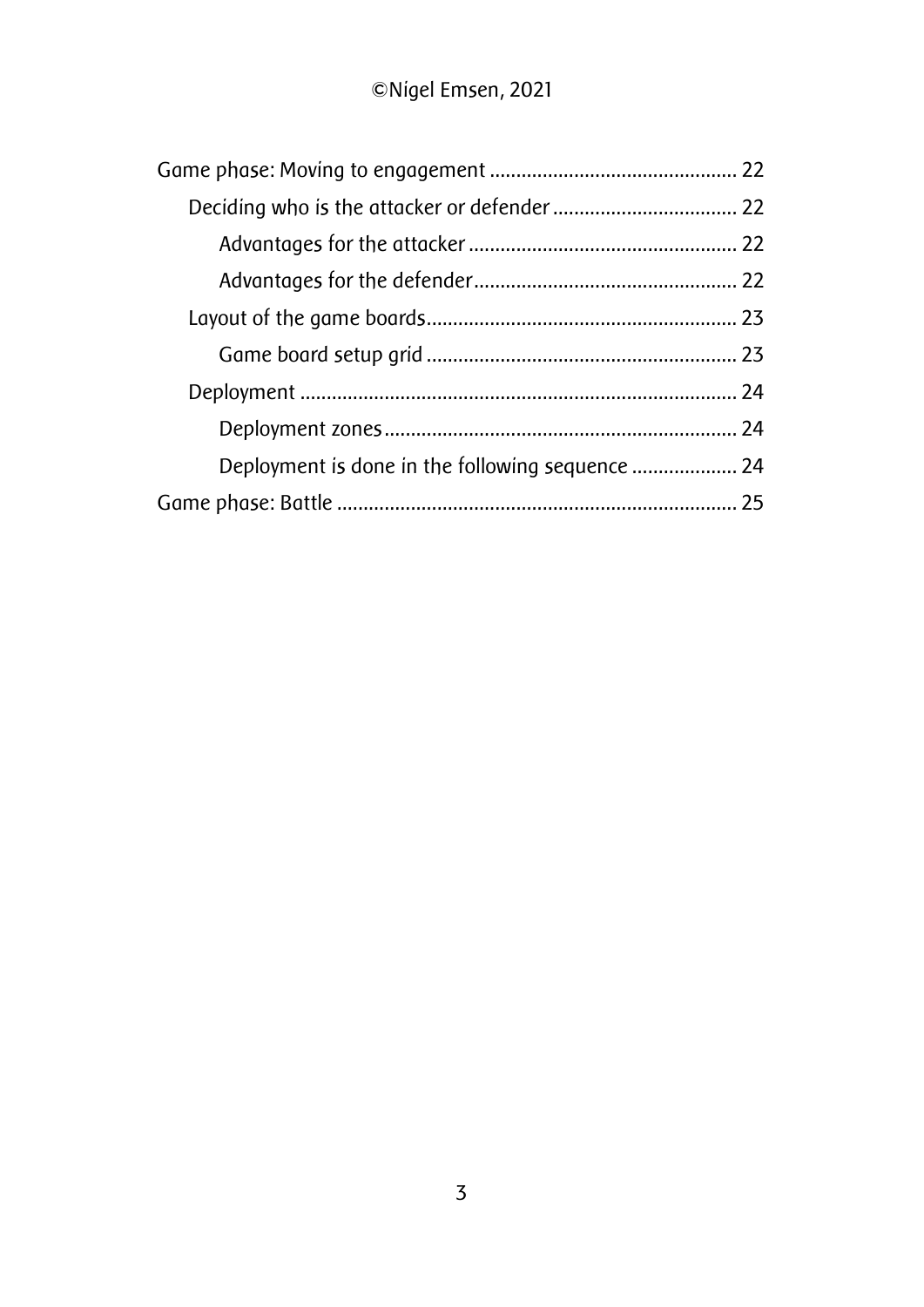### **Introduction**

atchlock & Pikes is principally a board wargame set in the pike and shot period, from 1618 to 1650. This covers the Thirty Years War till the Battle of Dunbar at the end of the English Civil Wars. The game pieces are wooden blocks, but single unit bases with miniatures can be just as easily used. If players are using this format, then in the rules simply replace terminology "block(s)" with the phrase "unit(s)". M

A game board is laid out in a rectangle, with a grid system overlayed. This space is 12 grids wide and 9 grids deep. A player's edge is the long side, opposite to their opponent. The game focuses of manoeuvre and battle space domination. The game board is made up of A4 mini boards placed in a 3x3 arrangement.

There is a combat system to resolve conflicts in the same grid. These rules also use a system of alternative interactions by the individual players instead of the more traditional wargaming approach of "I go, you go" by turns. The game instead consisting of several mini phases which do not stop. The game flow is one fluid sequence of interactions without the detailed steps known as 'start/end of turn phase'. In Matchlock & Pikes the only interruption to the flow of the game, is resolving shooting or hand to hand combat. Additionally, players will have to manage their army's overall morale and some other game influencing resources.

PDF files are provided to allow players to print out the resources needed, except for providing six sided dice and game pieces. Blocks or miniatures as units. Printed game pieces are provided as a PDF which can be cut out and glued onto 40mm x 20mm MDF bases.

Finally, these rules are designed for casual play and are not written for match or similar competitive play. Players are welcome to use them as such but will have to make their own umpire rulings.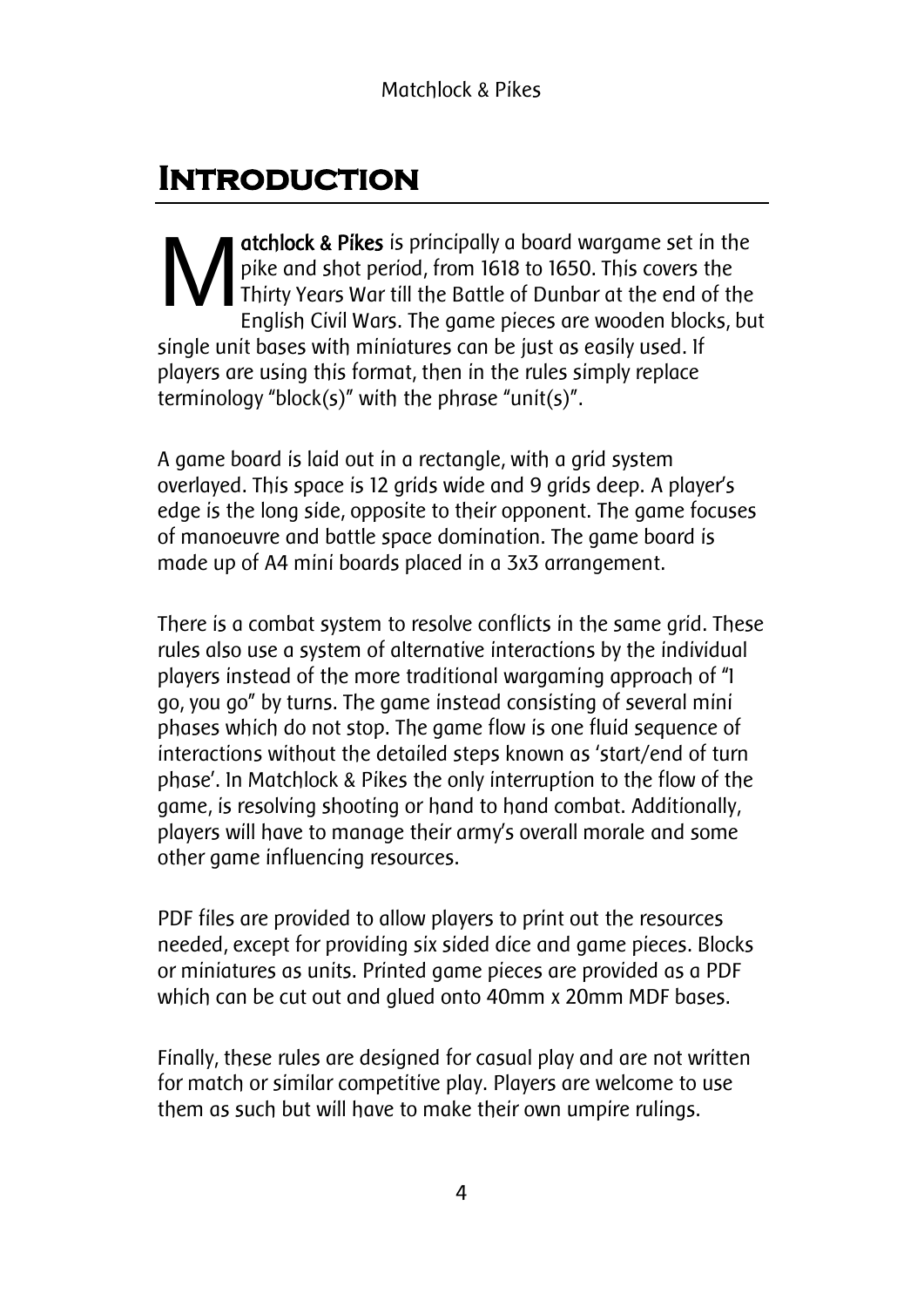### **Game Boards & Terrain**

 $\blacksquare$ he game board is 12 grid squares long by 9 squares deep. Players play opposite each other using the long edge. Included in the rules are A4 boards with 4x3 grids printed on. The The game board is 12 grid squares long by 9 squares deep.<br>Players play opposite each other using the long edge. Includ<br>in the rules are A4 boards with 4x3 grids printed on. The<br>boards have a range of terrain densities. The these are positioned in a 3x3 arrangement. The method of laying out the boards is detailed in the Setup section of the rules below.

On a major battlefield there is rarely a "billiard table", so in Matchlock & Pikes s there is a reasonable amount of terrain on the game space. In these rules, terrain does not cripple certain units, but instead provides specific advantages in certain situations to the block. Blocks do not go down but opposing blocks may gain an advantage.

### Board Types

The following details the different types of boards. The ratio of the different boards can be discarded if representing a distinct historical battle.

#### Open

These boards are completely free of any terrain. A game space must have a min 4 of these boards and a maximum of 6 boards. The other 3-5 boards must be made up of a combination of the Moderate and Dense board types. These are described below.

### **Moderate**

These boards contain 3 out of the 6 grids with some form of game influencing terrain. The other 3 grids are open.

• 3-5 of these boards can be used in a game.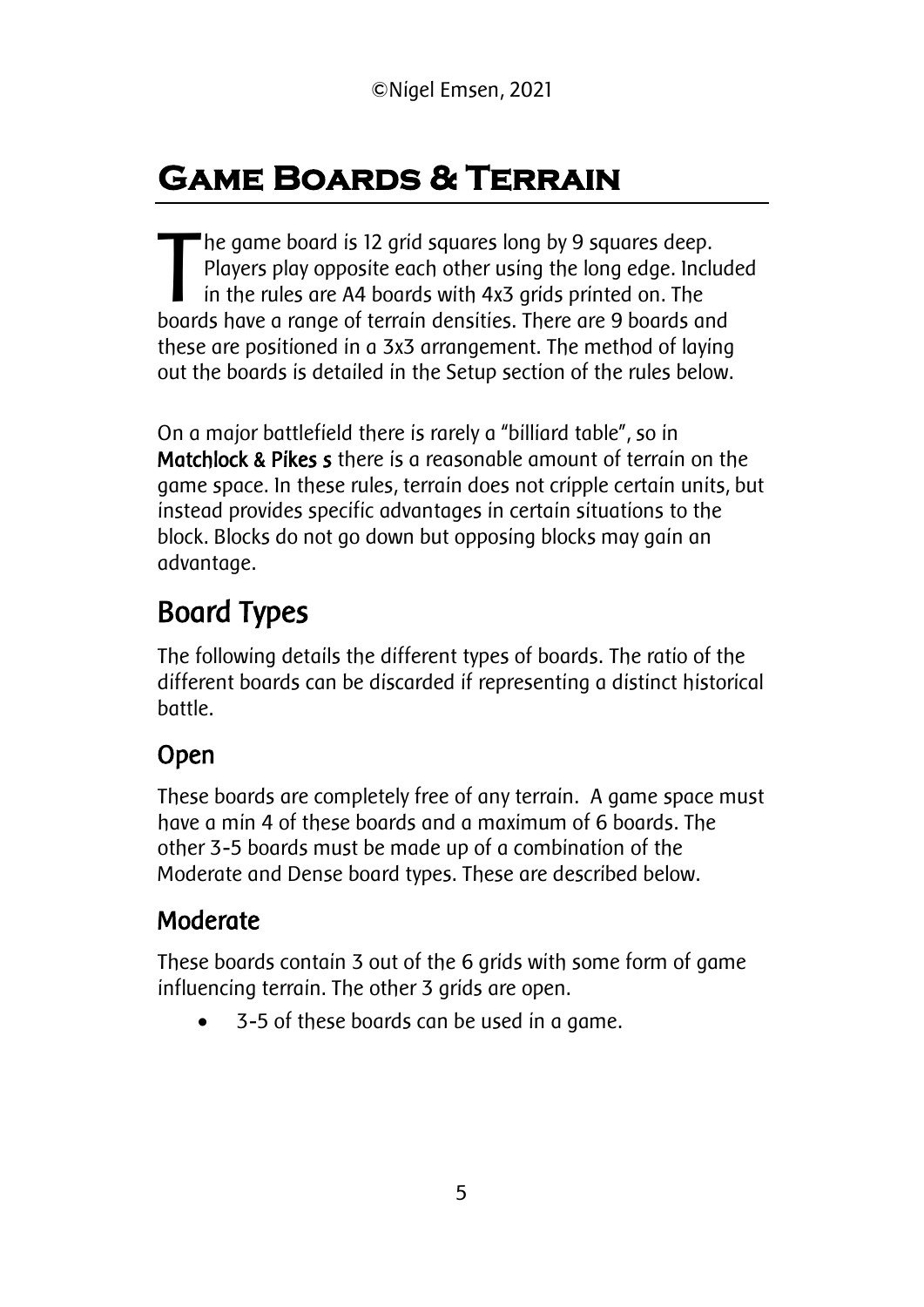#### Dense

These boards contain 4 out of the 6 grids with some form of game influencing terrain. The other 2 grids are open.

• 2 of these boards can be used in a game.

### Terrain

The following section explains the different types of terrain in the rules.

When resolving melee, the defender of the grid will have advantage of the terrain, unless for example where a block is charging from a higher level of a slope to a lower level. Then the chargers are assumed to be charging downhill. Players are expected to use common sense to resolve who has advantage.

No terrain affects movement.

### Buildings

This is where a square has a sufficient buildings and habitation to enable it to be defendable. Battlefields a would have several out buildings, single barns dotted around. These are not represented.

A building square would typically be a village or a suburb of a major town.

- These block line of sight unless viewing from a higher level
- These grids provide cover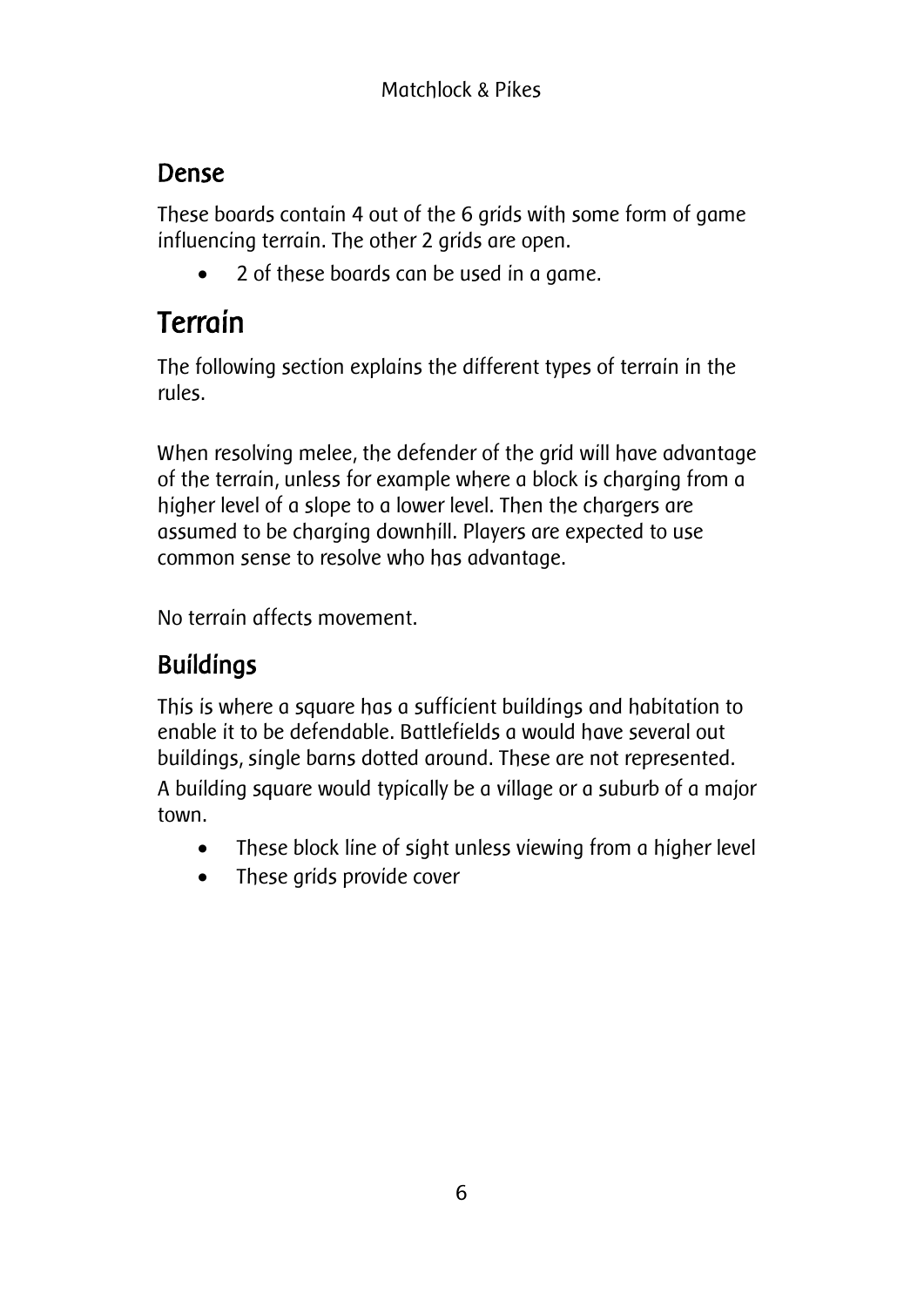### Enclosed and Ploughed fields

These grids represent a significant number of enclosed field and ploughed fields. The grid will also include various tracks lined by hedgerows. The density is sufficient to affect troops operating in the grid, particularly horse.

- Dragoons are advantaged when in this type of grid.
- These grids do not block line of sight in their self, however if combined by a slope that will need to resolve separately.
- These grids provide cover

#### Open

This is completely blank square. It has no impact in the game.

#### Slope

This is where a height level takes place. The lowest level is 1 and the highest level is 5. The higher the level number the further up hill is the terrain feature.

• These are sight blocking if higher than level for a particular block

| From    | To (View relative to 'From') |                    |         |         |         |  |  |  |  |
|---------|------------------------------|--------------------|---------|---------|---------|--|--|--|--|
|         | Level 1                      | Level <sub>2</sub> | Level 3 | Level 4 | Level 5 |  |  |  |  |
| Level 1 | same                         | higher             | higher  | higher  | higher  |  |  |  |  |
| Level 2 | lower                        | same               | higher  | higher  | higher  |  |  |  |  |
| Level 3 | lower                        | lower              | same    | higher  | higher  |  |  |  |  |
| Level 4 | lower                        | lower              | lower   | same    | higher  |  |  |  |  |
| Level 5 | lower                        | lower              | lower   | lower   | same    |  |  |  |  |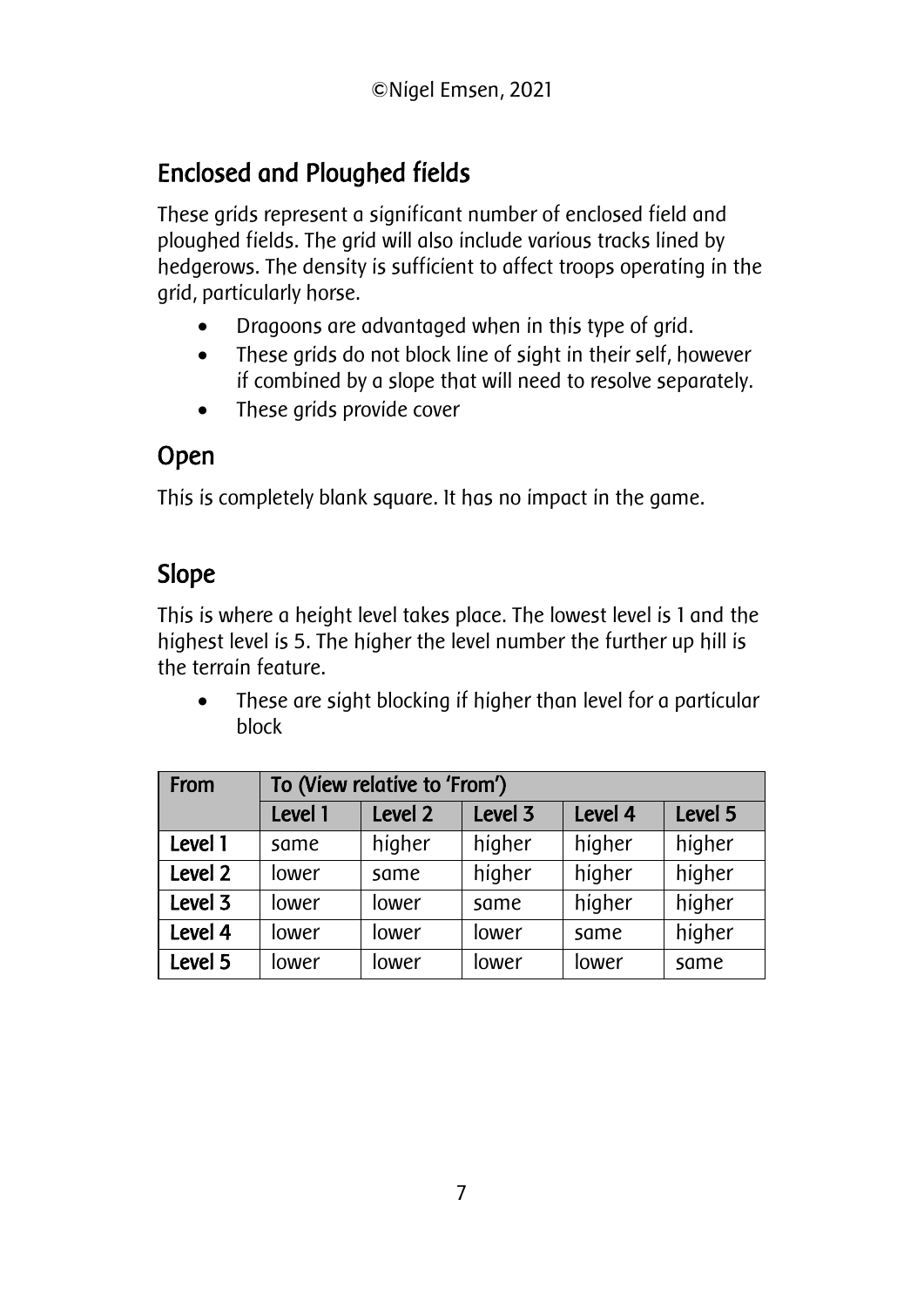#### Streams and Rivers.

These run along the edge of the grid. They represent all significant streams with banks, plus a river that will impede infantry and artillery.

- They only provide defensive advantage in the first round of melee when enemy blocks move into the grid. The owner of the grid gains the advantage.
- This type of grid does not block line of sight.

#### Woods and Forests

These grids represent a significant number of trees, orchards, woods, or forests. Tracks are assumed to exists to allow the movement of troops, however they imped organised formations.

- Dragoons are advantaged when in this type of grid
- These grids are sight blocking to other grids behind from the angle of view for a block
- These grids provide cover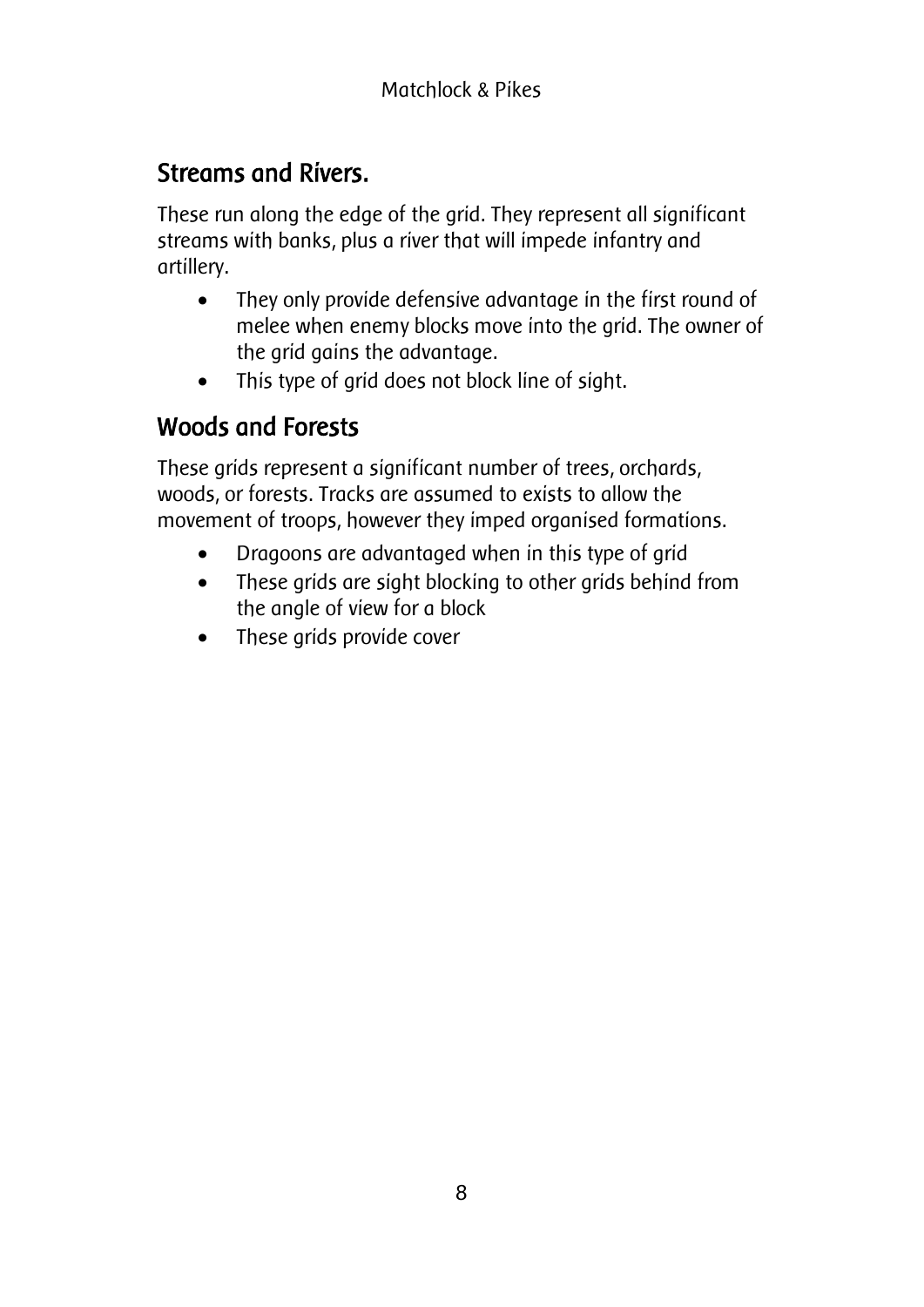# **Army Elan**

n Matchlock & Pikes s, an army has a point at which it will break and disperse from field of battle. The way these rules track this point of psychological state as 'Army Elan'. This is a sliding scale with a start of game point. It then is adjusted according to loses received or inflicted. Once an army's elan reaches zero, the game immediately ends and the army has been routed. I

- The elan level is adjusted as an outcome of shooting or combat
- The elan range is 1-20
- If the elan levels reaches 0. The army immediately routs
- Elan levels at the start of game are detailed below

### Army elan starting levels

| Army motivation level                         | <b>Starting level</b> |
|-----------------------------------------------|-----------------------|
| Exceptionally well-motivated or skilfully led | 12                    |
| Reasonably well motivated                     | 10                    |
| Poorly motivated or badly led.                |                       |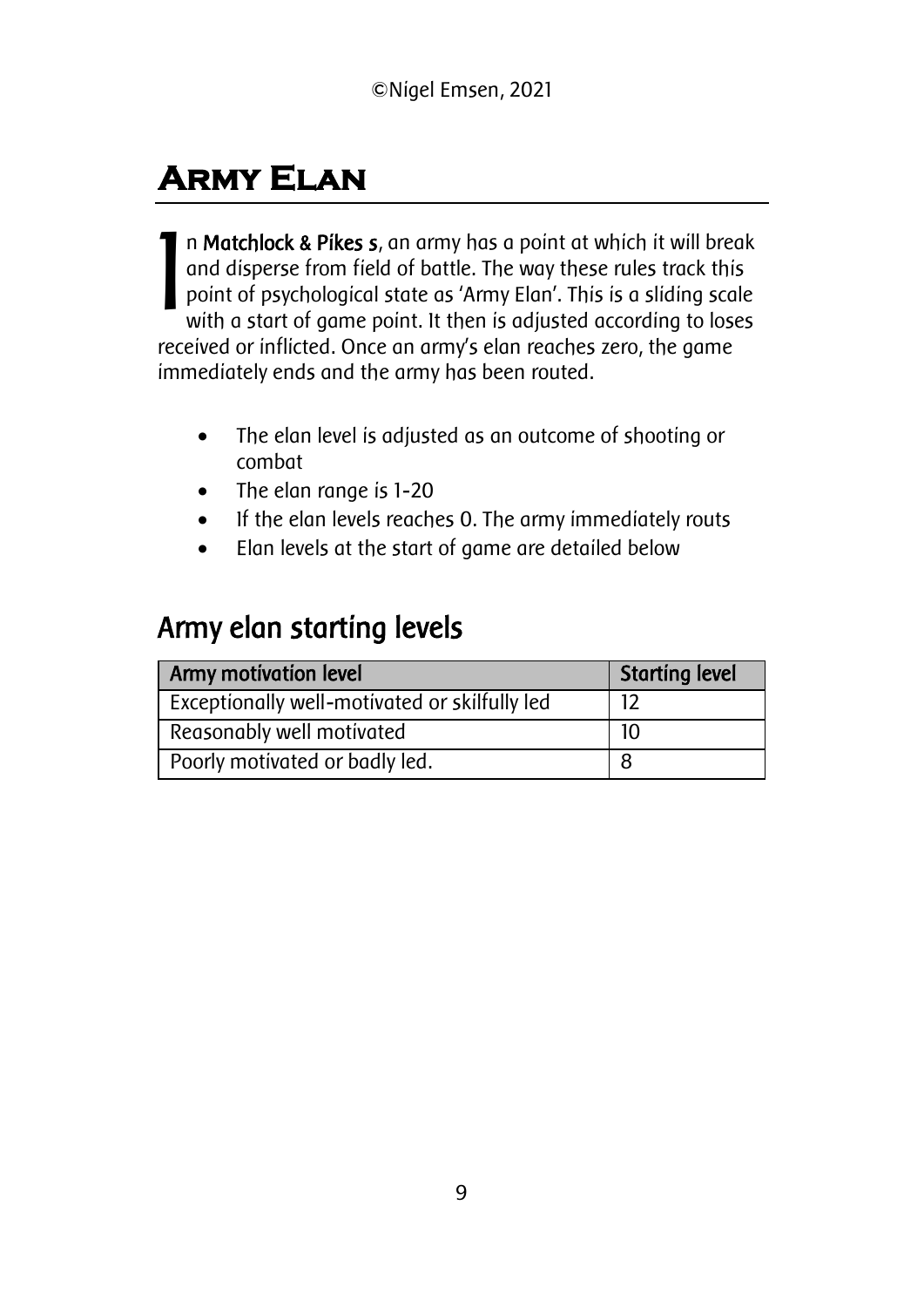### **Choosing armies**

Players are left to discuss amongst themselves the composition of their armies. Matchlocks & Pikes is principally a block board game. For a casual game then opposing armies of 24 blocks as side in total is recommended. Using 20 blocks a side will provide more manoeuvre based game. More than 24 blocks a side, players will find they will have a "front to back" game of attrition.

When creating historical battles, it is recommended that player calculate the forces on a pro-rata of 24 blocks vs the quoted numbers of men per side. Some units present may need to be abstracted.

If players want to have a more "match play" experience, then you are welcome for formulate your own points system and army lists.

### Representing iconic formations

The Troop Type section below details how represent different formations and behaviours in the game, but below are two suggestions for two specific ones.

#### Early tercios

For the early period of these rules when the "Castle like" catholic tercios where in use, it is recommended that this is represented by 3 Foot (aggressive) blocks per grid and nations that do not use the tercio system only have 2 foot blocks per grid.

#### Swedish Brigades

For Swedish brigades, it is represented that these are aggressive foot.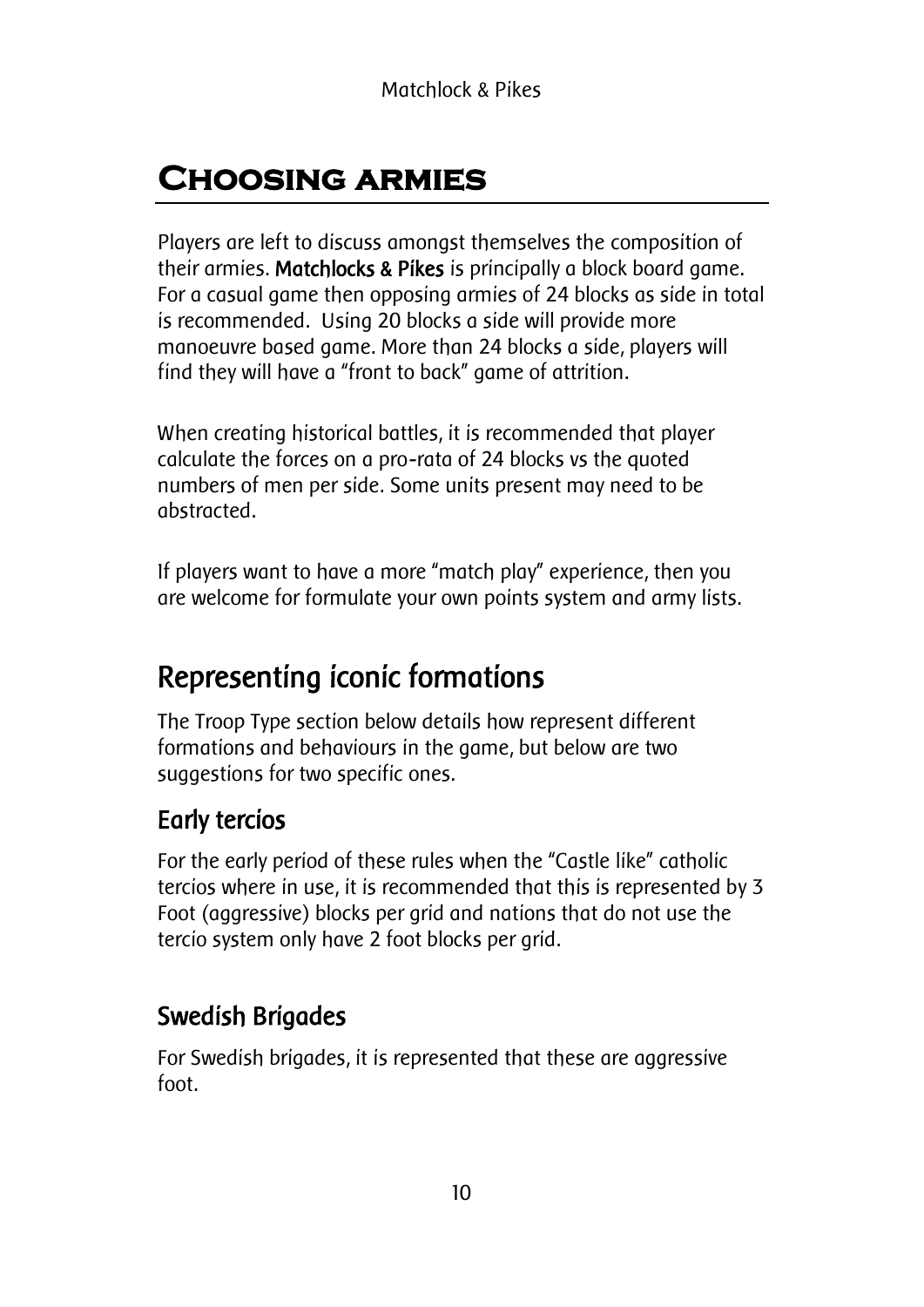# **Troop Types**

atchlock & Pikes does not consider individual unit morale, training, or the minutia of how a unit is armed as part of the game. Instead, the rules consider how the individual We atchlock & Pikes does not consider individual unit morale, training, or the minutia of how a unit is armed as part of the game. Instead, the rules consider how the individual unit types would interact. The following det types.

# **Artillery**

This represents all types of field, mortar, or position artillery. Battalion guns are a factor in the shooting interaction. Artillery has the following rules.

### All artillery

- They may only shoot if they did not move last interaction
- They may only shoot if they did not shoot last interaction
- They cannot fall back or be driven back in any circumstances.

#### Field or position artillery

• May shoot up to a range of 10

#### Mortar artillery

- May shoot at targets out of line of sight
- May shoot up to a range of 5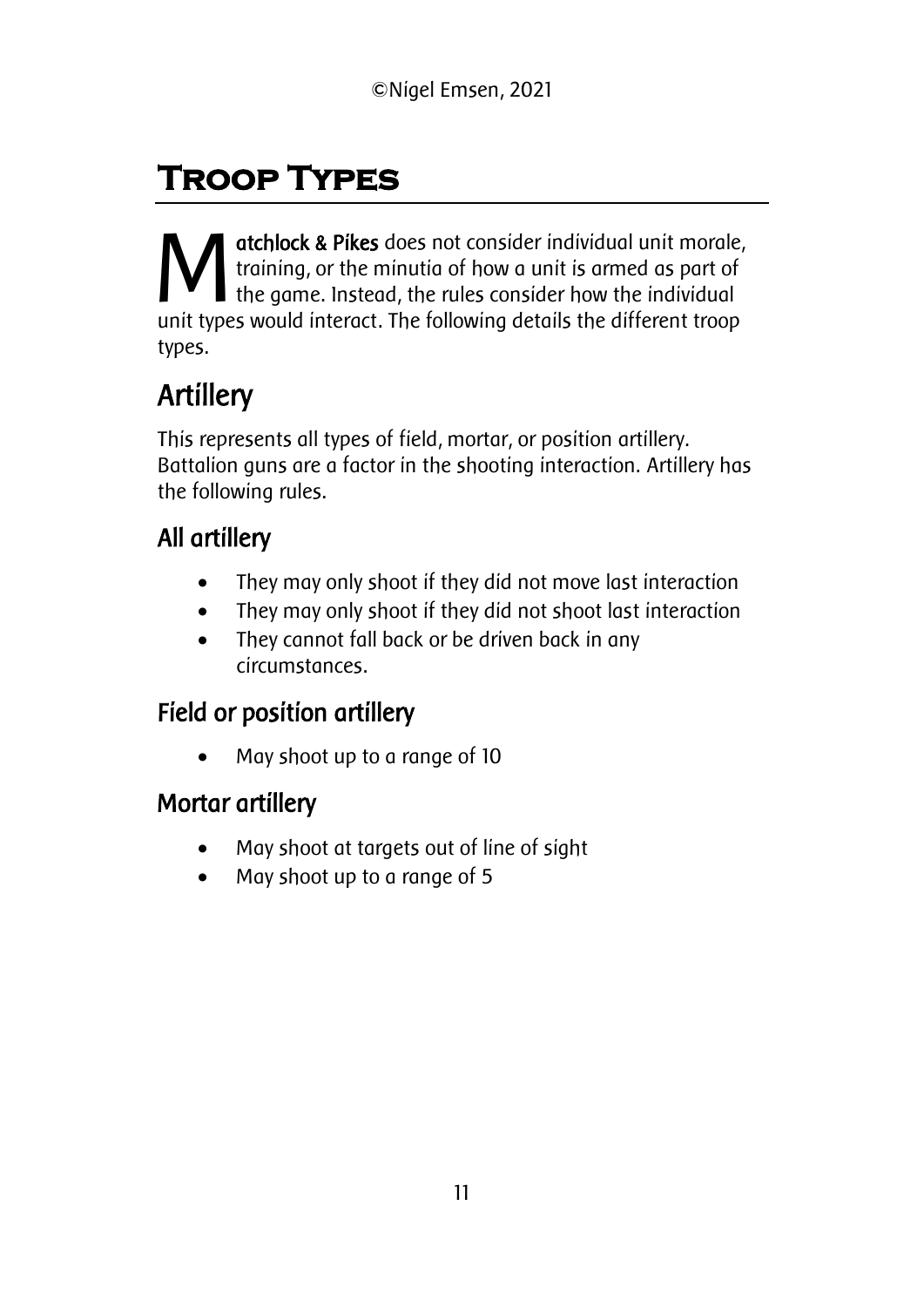### Dragoons

This represents all mounted infantry know as Dragoons.

- They influence the "move to battle" set up phase of the game
- May shoot up to a range 1
- Are advantaged in terrain
- They cannot be in any grid with other Foot

### Foote

This covers all forms of infantry fighting as either as mixed pike and shot or all musket companies. They are assumed to adopt the right doctrine for the enemy in their vicinity.

For example, if horse is nearby then pike and shot units would prepare to receive horse. If engaging other infantry then they will be assumed to be in a push of pike.

- May shoot up to a range of 1
- Are advantaged vs horse

The rules do represent the doctrine of a nation's army. A player's army can only adopt one doctrine. An army must have one of the two doctrines.

### Aggressive

This represents where an army's doctrine is to close into melee or due to a high pike to shot ratio the preference is too close to a push of pike. Examples would be Swedish Brigade Foot during the Thirty Years War or Royalist Cornish foot.

- If in the adjacent grid from enemy Foote, they must charge into a grid containing an enemy block unless into terrain other than open.
- They are never forced to charge a grid only containing Dragoons.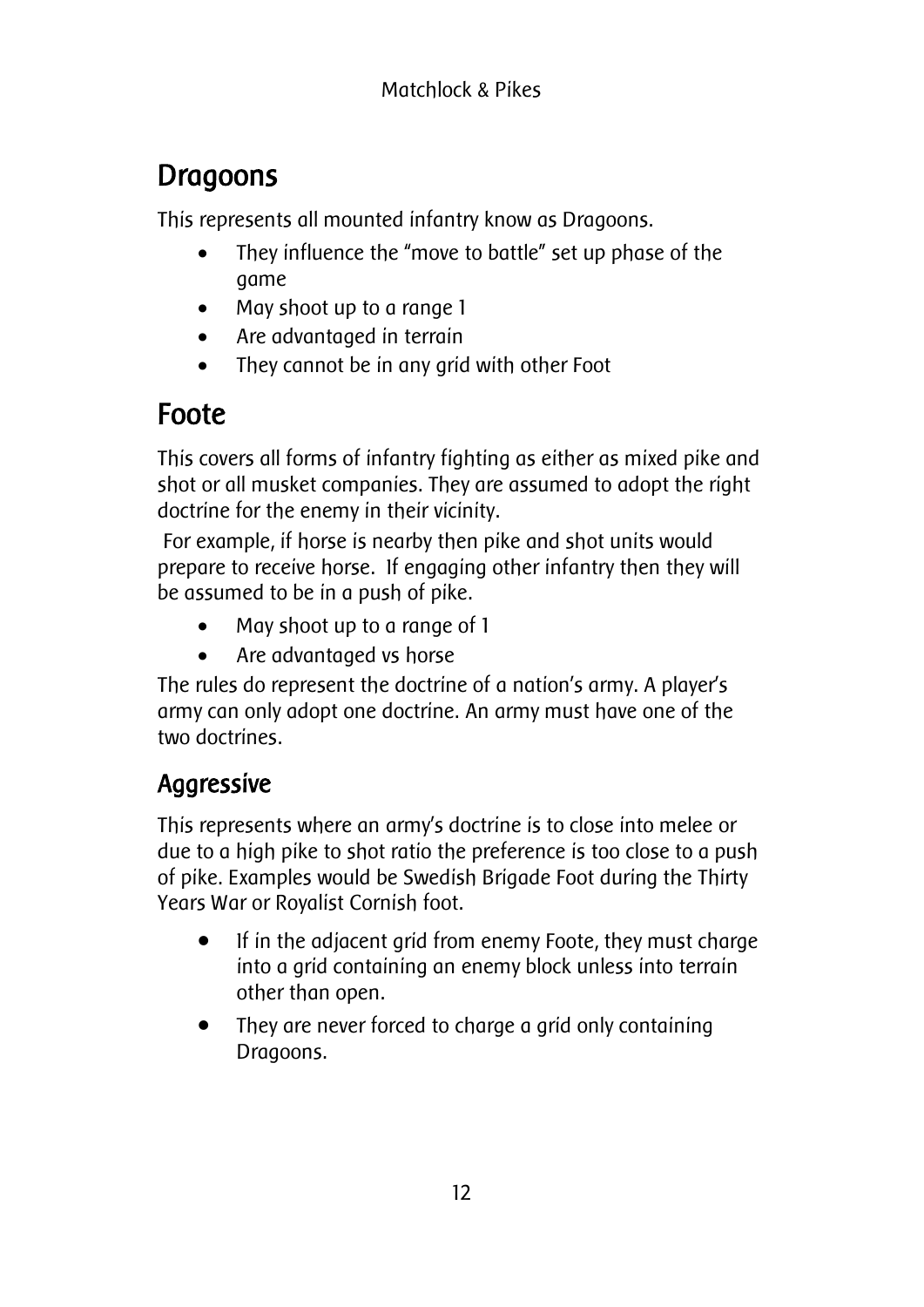#### **Musketry**

This represents an army's doctrine of using the shot elements to exchange fire with the enemy and the pike element is there to protect the shot as needed.

If enemy of any type are in an adjacent arid and the owning player does not do any other interaction this grid, then the Foote must shoot at that grid.

### Horse

This represents all mounted troops who are not dragoons. These rules do not distinguish in melee between aggressive doctrines, Cavaliers or Swedish Horse and others that use integrated commanded shot tactics. However, we do distinguish between behaviours. These are detailed below and a player's army can only represent one doctrine and must have one of the following two doctrines.

• Horse is never forced to charge a grid only containing Dragoons or foot

### Controlled

This represents horse which are more controlled either through training and experience or have elements of commanded shot attached. In a player's army all or none of the horse have commanded shot attached. They would charge at the trot and use pistols just prior and during contact. Examples would be Parliament horse with commanded shot or Cromwell's Ironside horse. Controlled horse has the following properties.

- They do not have to charge enemy in an adjacent grid
- If considered to have commanded shot attached, they may shoot at a range of 1, but the same grid cannot shoot consecutively
- If they capture an enemy grid in melee, then the owning player may elect to purse one block, 1 grid towards the opponent's long edge. Other horse blocks in the same grid may not purse.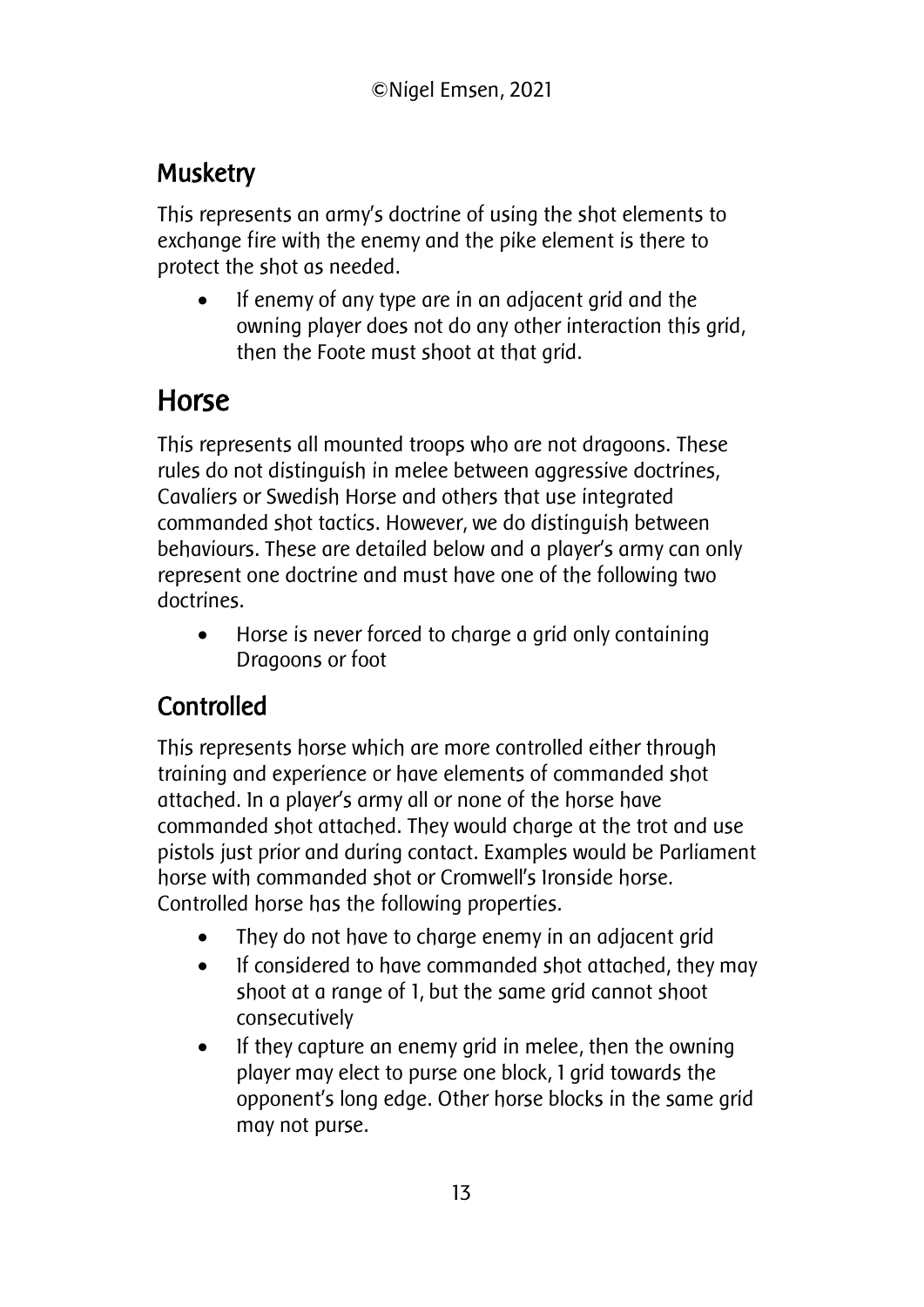### Cuirassiers

This represents horse which are still heavily armoured. They are close combat cavalry. They would charge at the trot.

- They cannot have command shot attachments.
- If enemy horse is in an adjacent base, they must charge into a grid containing an enemy block unless into terrain other than open.
- If they capture an enemy grid in melee, then the owning player may elect to purse one block, 1 grid towards the opponent's long edge. Other horse blocks in the same grid may not purse.

#### Impetuous

This represents horse which are impetuous or very keen to close to melee. They would typically charge at a gallop with sword and pistols drawn. Typically, they would not have commanded shot attached, Example would be Finnish Horse or Royalist Cavaliers Impetuous horse have the following properties.

- If enemy horse is in an adjacent base, they must charge into a grid containing an enemy block unless into terrain other than open.
- If they capture an enemy grid in melee, then atleast one block must purse 1 grid towards the opponent's long edge. Other horse blocks may be held or allowed to purse as per the owner players wishes.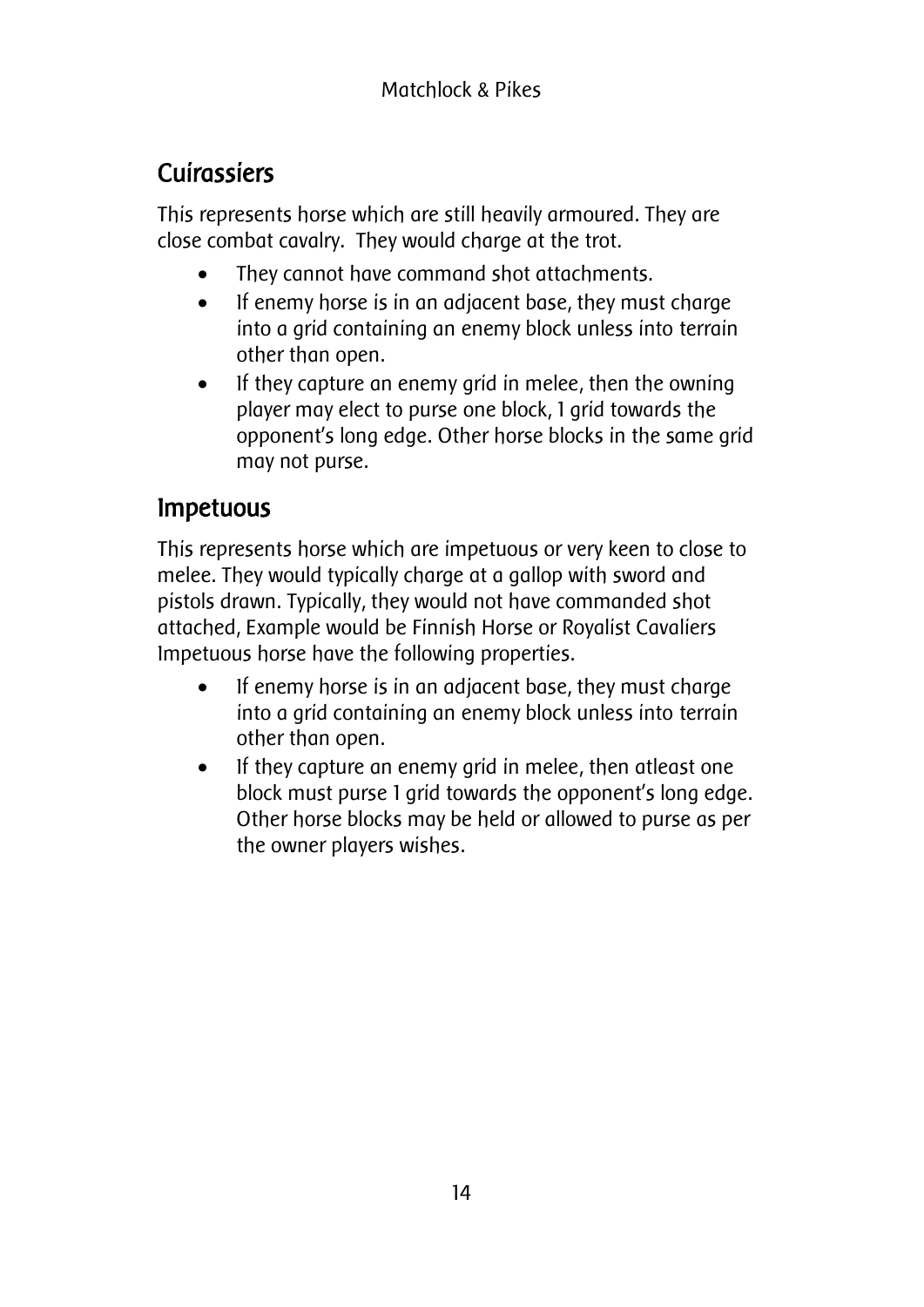### **Blocks in grids**

p to any 3 friendly blocks can occupy a given square, within the follow constraints. U

- Only one block of friendly Artillery can occupy any single grid
- Only one block of friendly Dragoons can occupy any single grid
- Blocks can only enter a grid occupied by enemy block(s) using a charge action. In that situation a grid can contain a total of 6 blocks from all players, but never more than 3 from any one player's army.
- This is known as a contested grid.
- An artillery block can never enter a contested grid.
- If a player has blocks already in a contested, then they can feed any number of blocks into the grid up to the limit of 3 friendly blocks in a grid, but still not exceeding the 6 block limit for all players and not exceeding the limit for artillery and dragoons.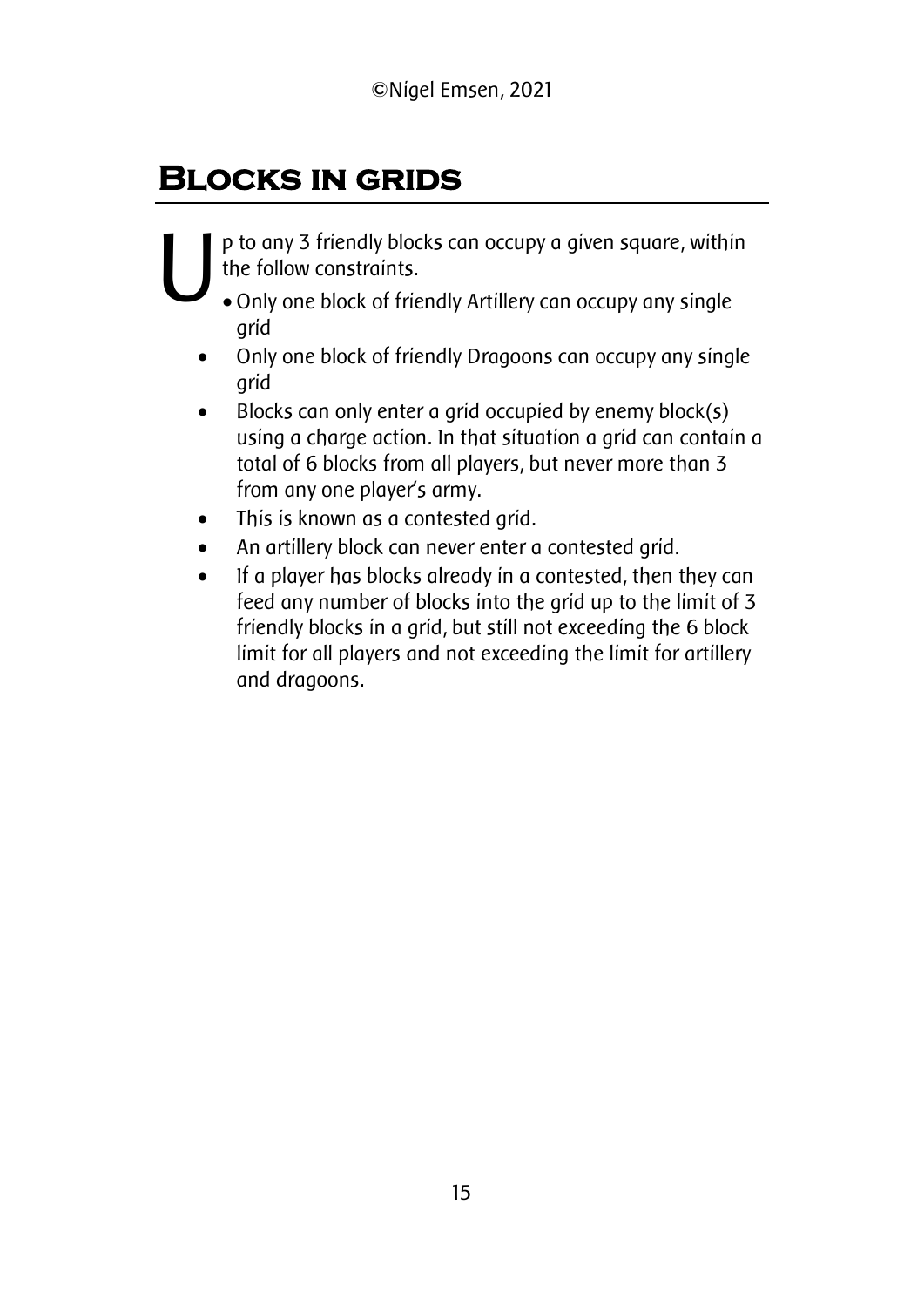### **Interactions**

he rules use a system of interactions actionable in a single grid. T

- When a player selects a specific grid, this called activating the grid
- The player completes an interaction on all blocks in a grid.
- The following details the different interactions allowed on a grid
- The same grid can be activated any number of times in a game
- A given block can only have 1 interaction applied, however multiple blocks in a grid can have different interactions applied to them
- A grid cannot be activated if the blocks are more than 2 grids away from another friendly block. Except artillery

### Break off

This is where blocks disengage from combat in the same grid.

- All friendly blocks in a grid must disengage
- Block's disengaging can only move towards the owning player's long edge
- Blocks can finish in different grids to each other
- Blocks move 1 grid when disengaging
- 1 block is automatically removed from play. See removing blocks from play rule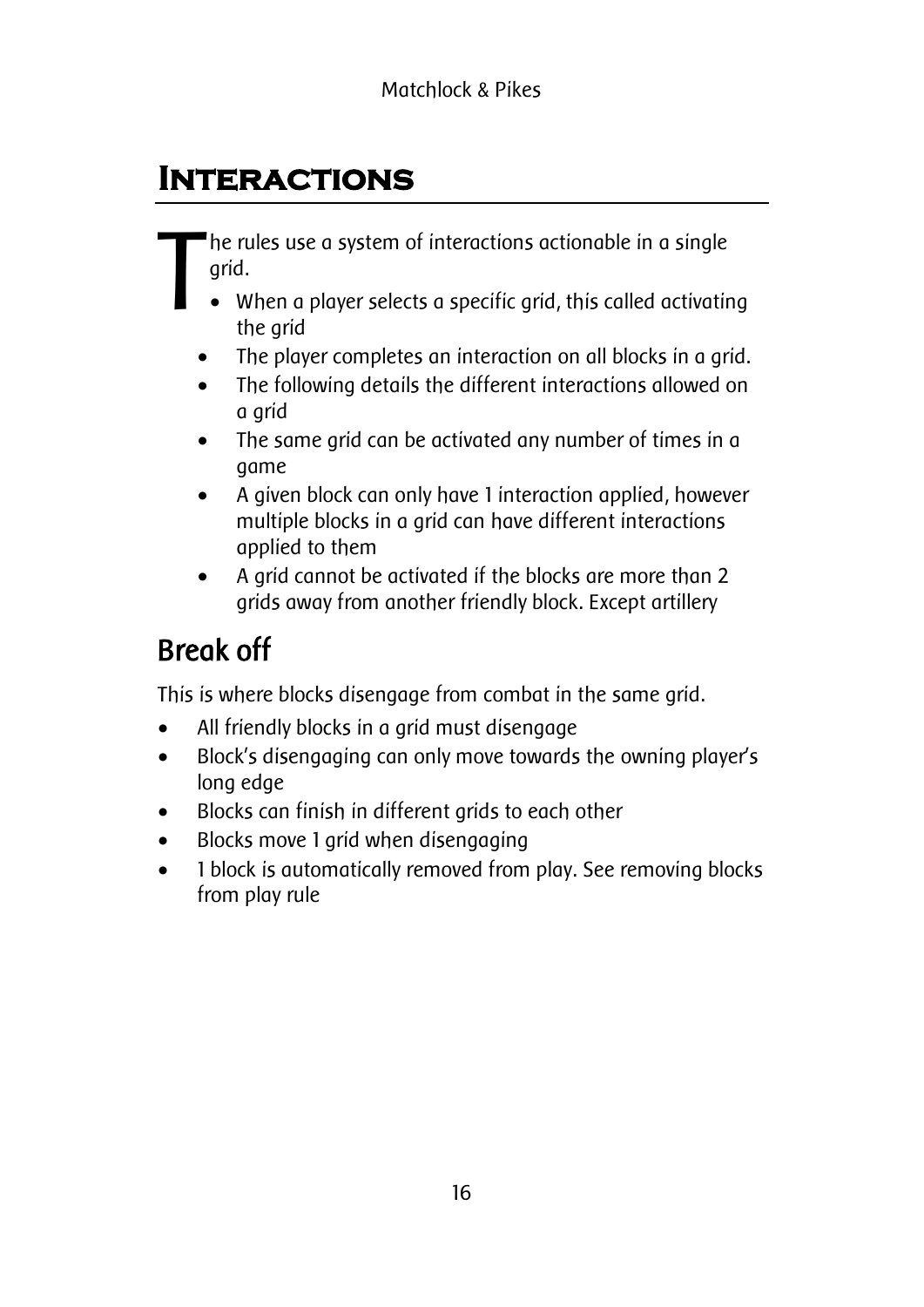## Charge/Feed into Combat

This is where a block or blocks are moved into a square or squares, already containing the opponents blocks.

- Resolve combat for all grids which have had a block added to it this interaction. See the reference sheet below to resolve
- Example: If the active player moves 2 blocks from 1 grid into two different grids, then two combats need to be resolved.
- All charges for all troop types are 1 grid and can only be into an adjacent grid
- Artillery can never action this interaction
- A charge or purse can finish more than 2 grids away from another friendly block

### Move

This is where blocks are moved into another grid and not occupied by an enemy block.

- All movement for all troop types is 1 grid
- Any combination of blocks can move as single interaction.
- Any combination of blocks from an activated can finish in different adjacent grids
- No block can start a move more than 2 grids away from another friendly block
- No block can finish a move more than 2 grids away from another friendly block
- A move can be away from an enemy grid, except were occupying the same grid as the enemy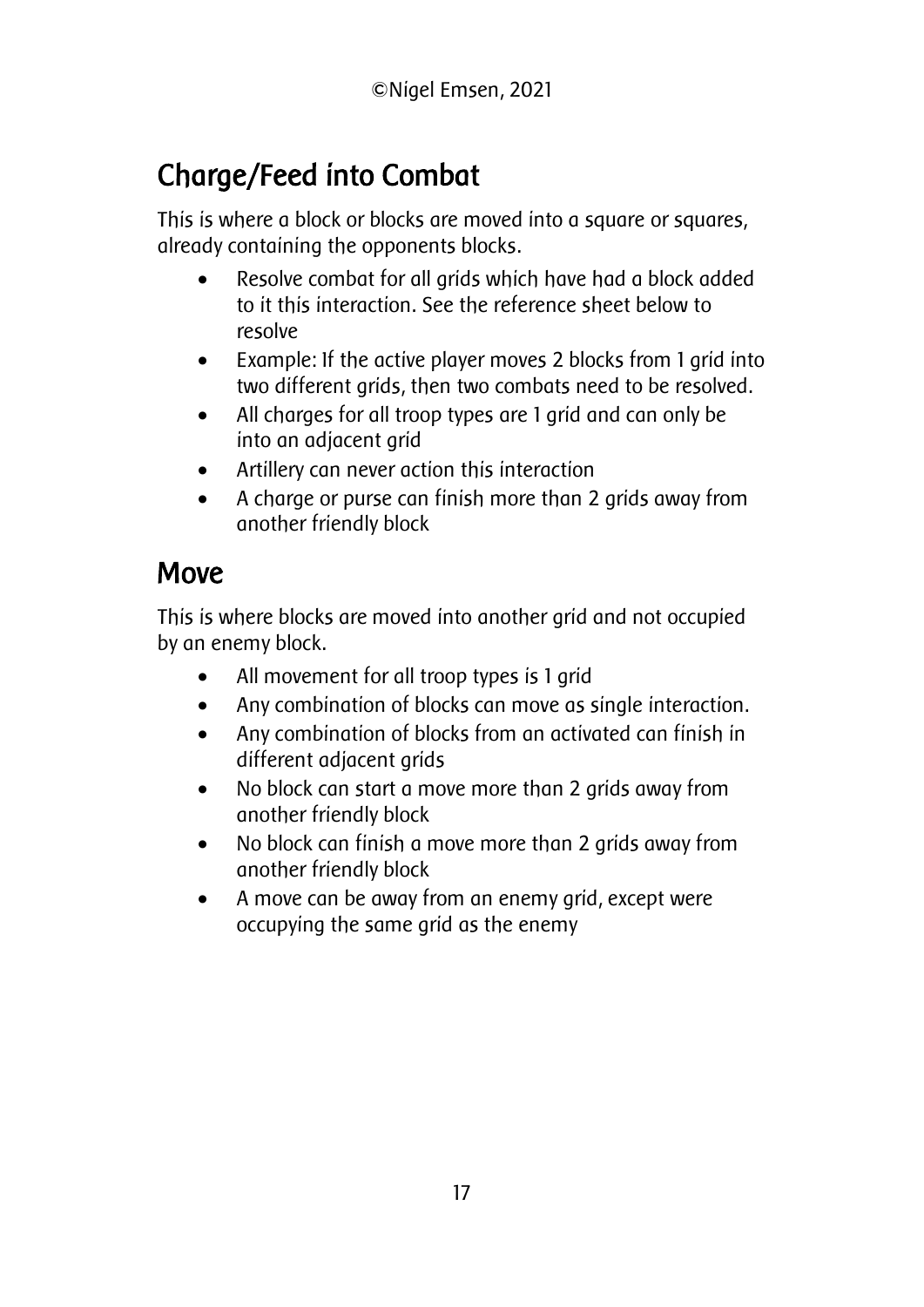# Shooting

This is where blocks who are eligible to shoot can do so. Not all blocks have to be able to shoot enable this interaction for other blocks in the same grid.

- The target grid must be in line of sight unless mortar artillery
- The target grid must be in range
- See the reference sheet below to resolve shooting

## Stand/Pass

This is where a player does not wish to active any grid. If this is done constantly this can led to a stale game, Participants are asked not to fall into this cycle and have a gentlemanly game. Also, participants are asked not to swap the same block across two grids in a repetitive way to avoid making a specific play elsewhere.

• If two consecutive Stand/Passes are played by a single given player, then reduce the army's Elan level by 1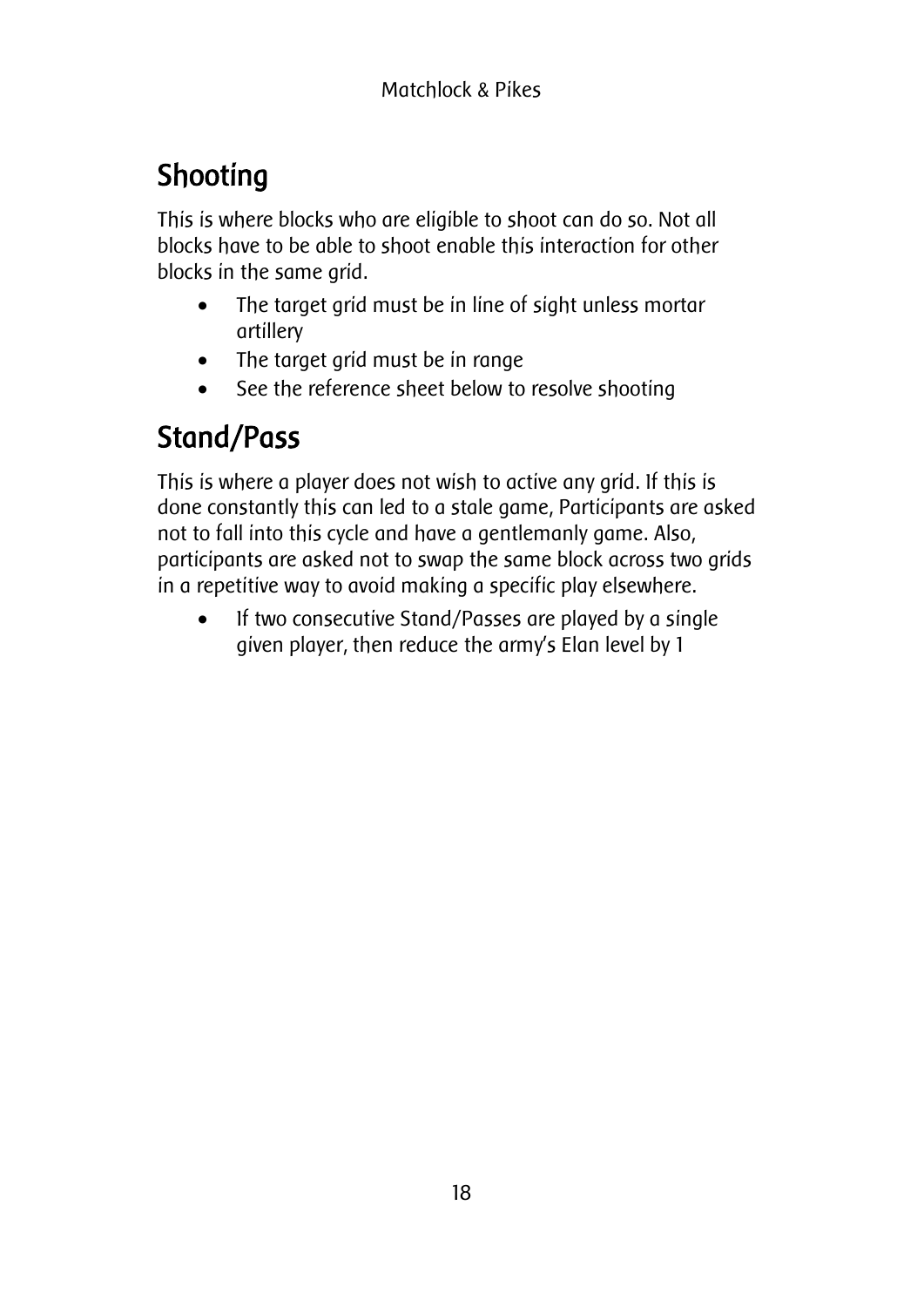### **Removing blocks from play**

emoving blocks from play represents that being destroyed. This is an amalgamation of casualties and loss of willingness to fight. Once a block is removed from play, it will not return **R** This is<br>to figh<br>to the game.

When the rules instruct the removal of a block, the following sequence is applied in order

### Caused by combat

- Remove one block of the type that is the same as the majority types of the enemy in the same grid
- If there is not the same block type, then remove a block type that is the majority type for owning the player
- If there is not a majority for the grid then remove a block of the owning players choosing

### Caused by shooting from muskets

- Remove a block that could have shot
- If not able to, remove a block of the player's choice

### Caused by shooting from artillery

• Remove a block of the players choice

### Common to all

- The player who had the block destroyed, decreases their army's Elan by 1. If the army elan is now zero. The game ends with the opposing army as the winner
- The player's army which destroyed the block, increases their army's elan by 1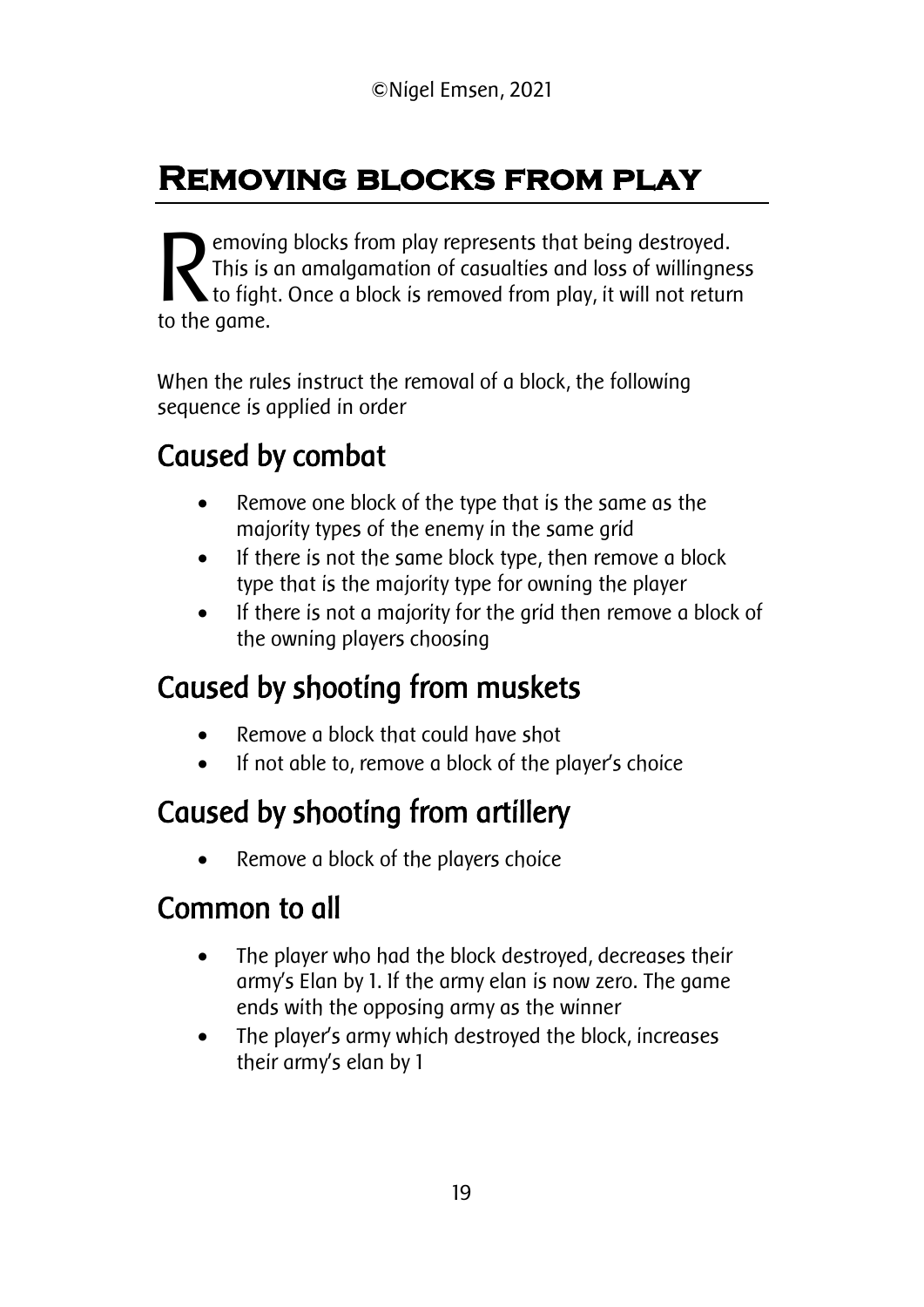### **Resolving combat**

ombat is when a grid contains blocks from opposing armies. C

- A block has moved from an active grid into a contested grid
- Or when a contested grid is selected by the active player.

To resolve combat, complete the following sequence:

- 1. Players calculating their situation score
- 2. Players calculate the D6 to hit value from the netted out scores
- 3. Inactive player rolls relative to the active players D6 value
- 4. Not the difference in successes. The player with the most hits is the winner. The other player is the loser
- 5. If a draw, both players re-roll
- 6. Apply outcome to the loser

| <b>Situation</b>                       | Score per block |
|----------------------------------------|-----------------|
| Each block fighting same type          | $+2$            |
| Each foot block fighting a horse block |                 |
| Each Impetuous Horse block charged     |                 |
| Each Aggressive Foot block             |                 |
| Each block surplus not matched         | $+1$            |
| Each Cuirassier block                  |                 |
| Each Dragoon not in terrain            | $-2$            |
| Each Artillery block                   |                 |

| Score difference active player           | $\leq$ =2 |  |  |  | $\sim$ -b |  |  |  |
|------------------------------------------|-----------|--|--|--|-----------|--|--|--|
| D6 value active player                   |           |  |  |  |           |  |  |  |
| D6 Value needed against active player D6 |           |  |  |  |           |  |  |  |
| D6 value for inactive player             |           |  |  |  |           |  |  |  |

#### **Resolution**

Loser removes 1 block. See removing block from play rule.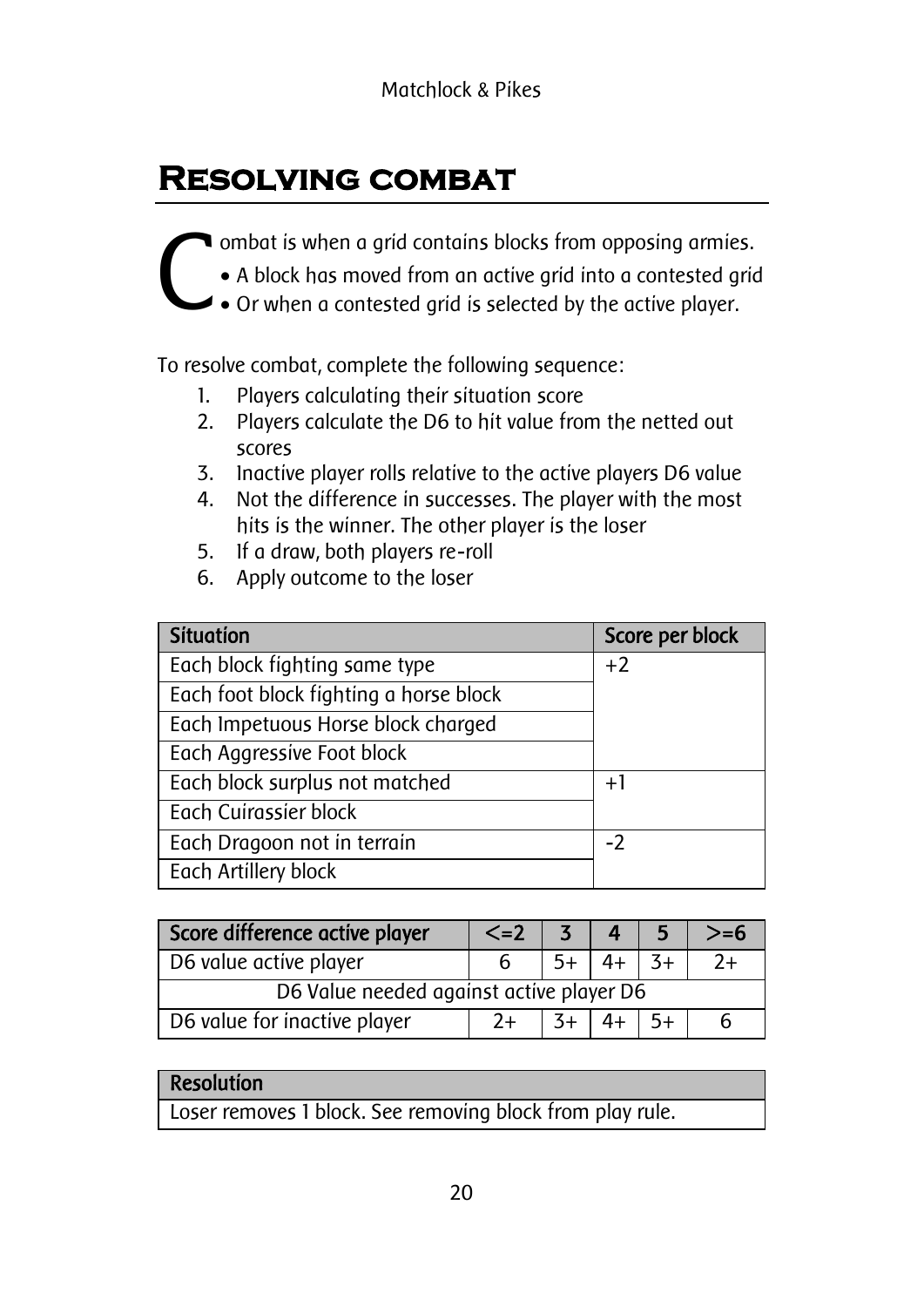### **Resolving shooting**

hooting is resolved when the current player activates a grid  $\Box$  with atleast 1 block which is eligible to shoot. Not all blocks need to be able to shoot, but all eligible blocks must shoot. If Solved when the current player activates a grid with atleast 1 block which is eligible to shoot. Not all blocks need to be able to shoot, but all eligible blocks must shoot. If any enemy blocks in the target grid can shoot This is resolved as part of the shooting roll

Resolving shooting in the following sequence:

- 1. Players calculating their situation score. Min 1
- 2. Players calculate the D6 to hit value from the netted out scores
- Situation Situation Situation Situation Situation Situation Situation Situation Situation Situation Situation Artillery block shooting  $+3$ Active player Musketry Foot shooting Active player Aggressive Foot shooting  $+2$ Dragoon shooting  $|+1|$ Horse with commanded shot Inactive player foot shooting Target is in cover

|  | 3. Inactive player rolls relative to the active players D6 value |  |  |  |
|--|------------------------------------------------------------------|--|--|--|
|--|------------------------------------------------------------------|--|--|--|

| Score difference active player           | $\leq$ =2 |  |  |  |      |  |  |  |
|------------------------------------------|-----------|--|--|--|------|--|--|--|
| D6 value active player                   |           |  |  |  | $2+$ |  |  |  |
| D6 Value needed against active player D6 |           |  |  |  |      |  |  |  |
| D6 value for inactive player             |           |  |  |  |      |  |  |  |

#### **Resolution**

For a hit, player falls back 1 block of their choice towards their long edge. If unable to fall back removes 1 block. See removing block from game rule.

If an enemy block falls back then increase the friendly army's elan by 1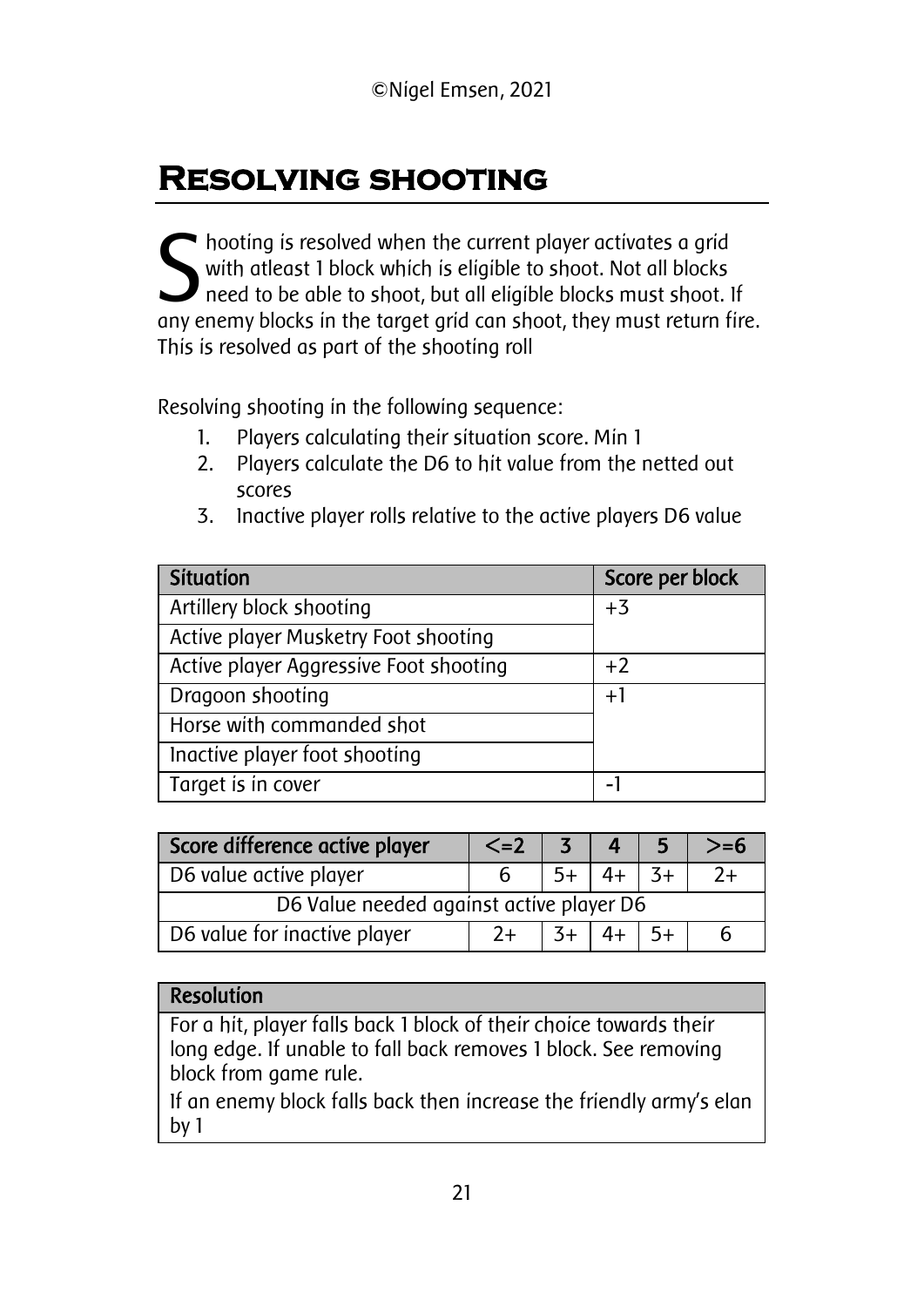# **Game phase: Moving to engagement**

 $\blacksquare$ o start the game the players, need to simulate the 'move to contact' of an engagement. In Matchlock and Pikes, we The start the game the players, need to simulate the 'move to<br>
contact' of an engagement. In **Matchlock and Pikes**, we<br>
represent this with the players setting up the game space. If<br>
playing a historic battle then this sta playing a historic battle then this stage can be by passed.

# Deciding who is the attacker or defender

Firstly, the players need to resolve who will be the attacker and who will be the defender. This is done as follows.

- 1. Both players roll 1D6 and add the number dragoon blocks in their armies
- 2. If a draw, re-roll
- 3. The winning player has the choice of being the attacker or the defender

#### Advantages for the attacker

- Adds 1 to their army's elan level
- The attacker starts deployment after the defender has placed 50% of their army.
- They are the first active player once the battle phase begins

### Advantages for the defender

- They choose 3 of the board types.
- They place the first board and dictate its start position in the game board layout.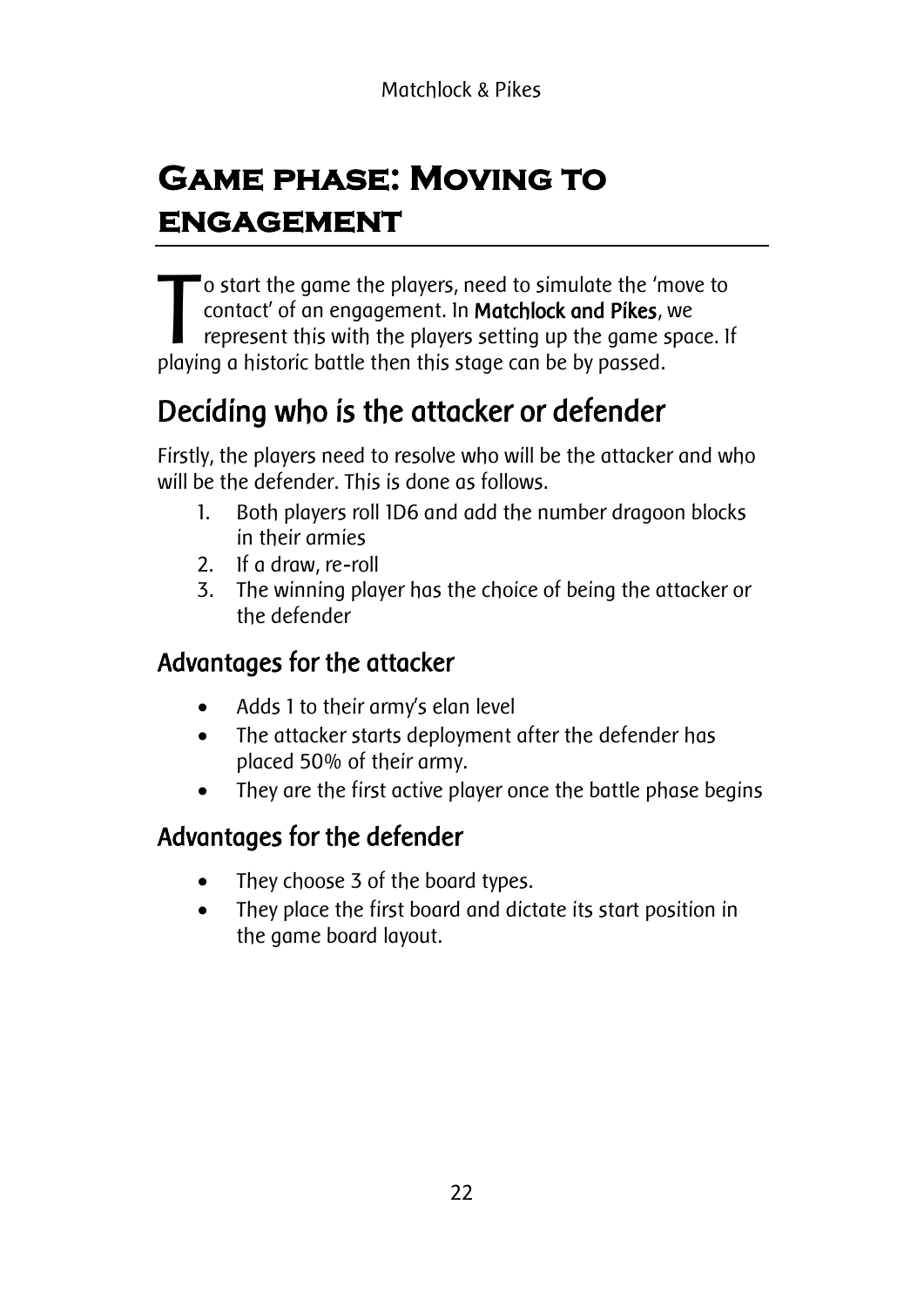### Layout of the game boards

- Divide the game area into a 3x3 grid and numbered 1-9
- Stack the 4 open boards to the side. These are accessible to both players at any point
- The defender decides on 3 of the terrain type boards and stacks to their side. These can only be positioned by the defender
- The attacker decides on the other 2 terrain type boards and stacks to their side. These boards can only be positioned by the attacker
- Once all 9 boards are selected, place 1 open board in position 5 of the diagram below
- Starting with the defender, the player selects one of the boards, either open or their specific 3 and places it in one of the positions 1-4 or 6-9
- Once a board is positioned it cannot be moved
- The attacker then selects one of remaining boards. Either an open board or one of theirs and positions it on a long edge or short edge position next to an already placed board
- Boards cannot be placed by a player corner to corner
- Players now alternate positioning a single board until the boards have been positioned

The game board is now ready for deployment.

| $5$ (start) |  |
|-------------|--|
|             |  |

#### Game board setup grid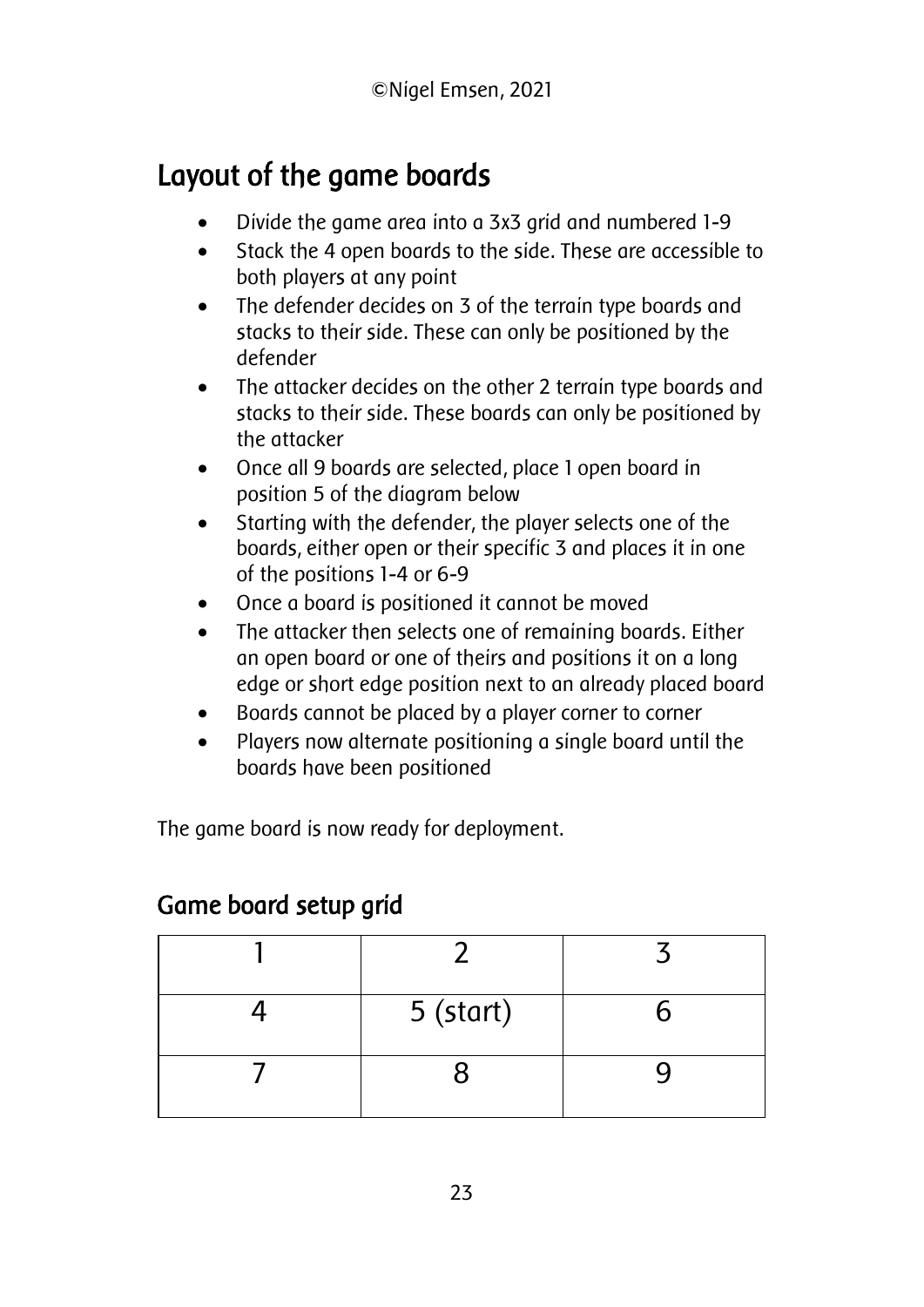## Deployment

Unless playing a historical battle, the deployment zone for each player is shown below. If playing a historical battle, then deploy as per the battle and skip this step, moving straight to "Game phase: Battle".

#### Deployment zones

| PLAYER 1 Deployment Zone |  |  |  |  |  |  |  |  |  |
|--------------------------|--|--|--|--|--|--|--|--|--|
|                          |  |  |  |  |  |  |  |  |  |
|                          |  |  |  |  |  |  |  |  |  |
|                          |  |  |  |  |  |  |  |  |  |
|                          |  |  |  |  |  |  |  |  |  |
|                          |  |  |  |  |  |  |  |  |  |
| PLAYER 2 Deployment Zone |  |  |  |  |  |  |  |  |  |
|                          |  |  |  |  |  |  |  |  |  |

#### Deployment is done in the following sequence

- 1. The defender deploys 50% (rounded up) of their total blocks and must include all artillery blocks
- 2. The attacker deploys 50% (rounded up) of their total blocks and must include all artillery blocks
- 3. The defender deploys 25% (rounded up) of their total blocks
- 4. The attacker deploys 25% (rounded up) of their total blocks
- 5. Defender deploys all their remaining blocks
- 6. Attacker deploys all their remaining blocks

### "LET BATTLE BEGIN"